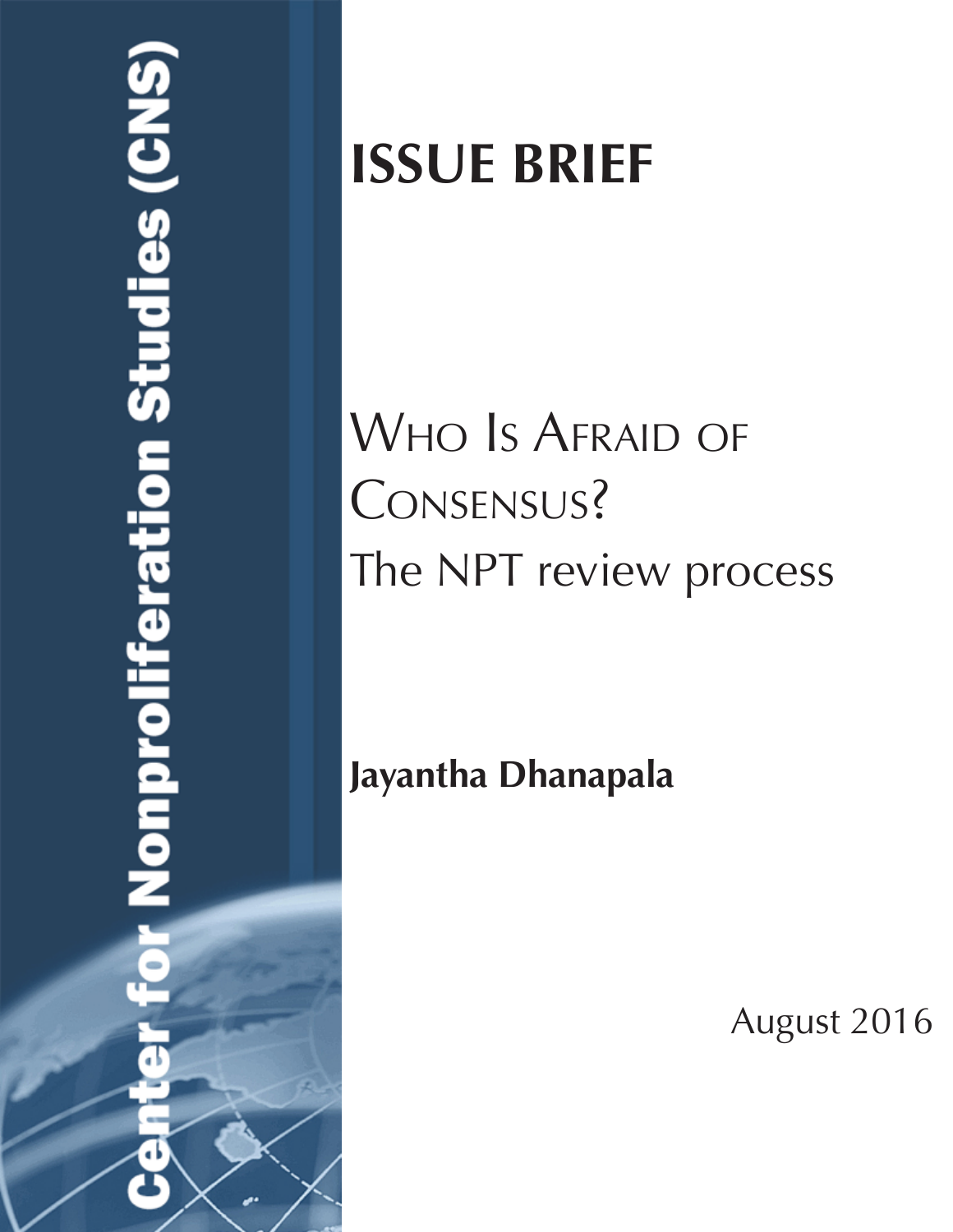### **James Martin Center for Nonproliferation Studies**

nonproliferation.org

The James Martin Center for Nonproliferation Studies (CNS) strives to combat the spread of weapons of mass destruction by training the next generation of nonproliferation specialists and disseminating timely information and analysis. CNS at the Monterey Institute of International Studies is the largest nongovernmental organization in the United States devoted exclusively to research and training on nonproliferation issues.

### **Middlebury Institute for International Studies at Monterey**

www.miis.edu

The Middlebury Institute for International Studies at Monterey provides international professional education in areas of critical importance to a rapidly changing global community, including international policy and management, translation and interpretation, language teaching, sustainable development, and nonproliferation. We prepare students from all over the world to make a meaningful impact in their chosen fields through degree programs characterized by immersive and collaborative learning, and opportunities to acquire and apply practical professional skills. Our students are emerging leaders capable of bridging cultural, organizational, and language divides to produce sustainable, equitable solutions to a variety of global challenges.

> James Martin Center for Nonproliferation Studies Middlebury Institute of International Studies at Monterey 460 Pierce Street Monterey, CA 93940, USA Tel: +1 (831) 647-4154 Fax: +1 (831) 647-3519

© The President and Trustees of Middlebury College, August 2016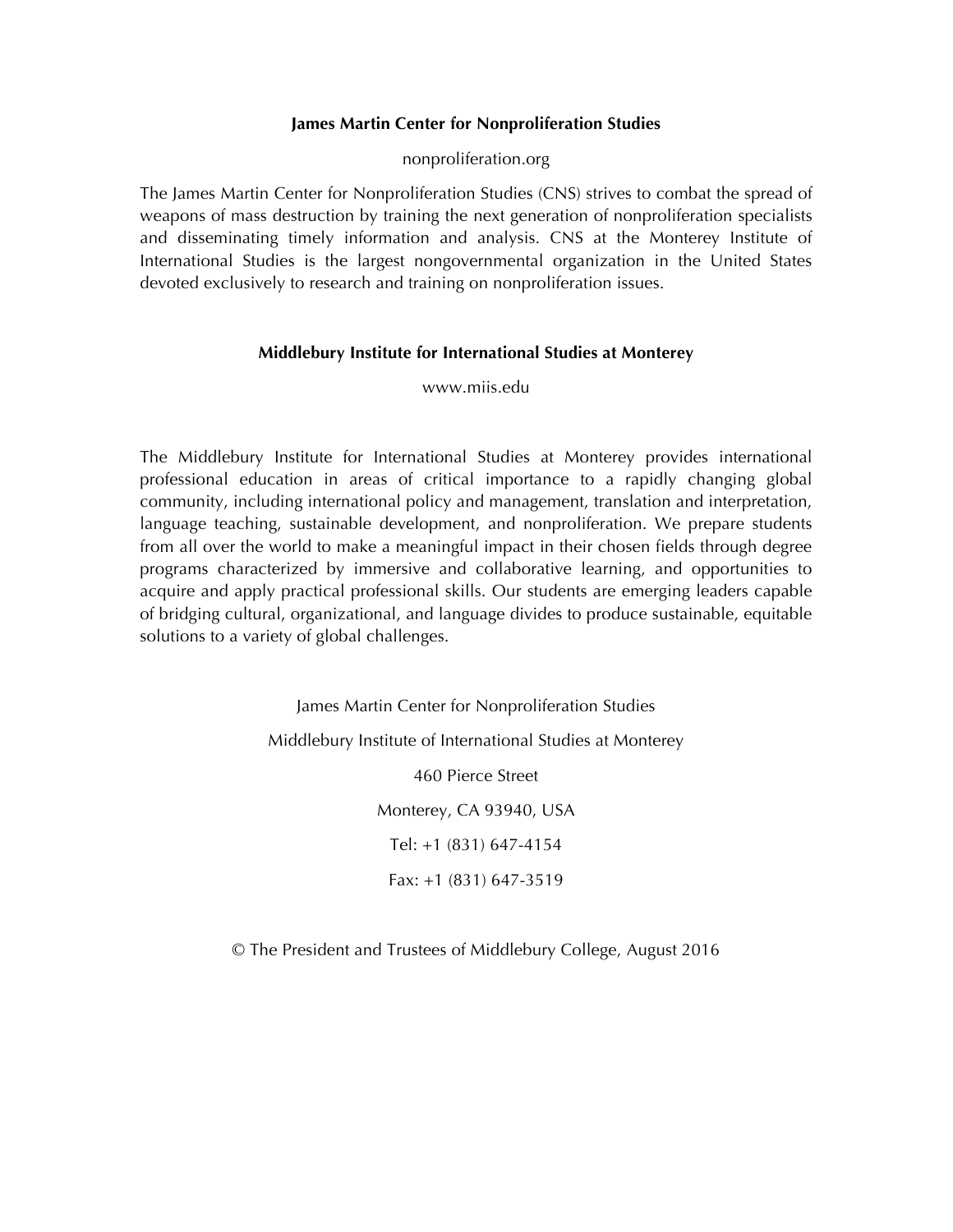# **Who Is Afraid of Consensus? The NPT review process**

**CNS Issue Brief**

Jayantha Dhanapala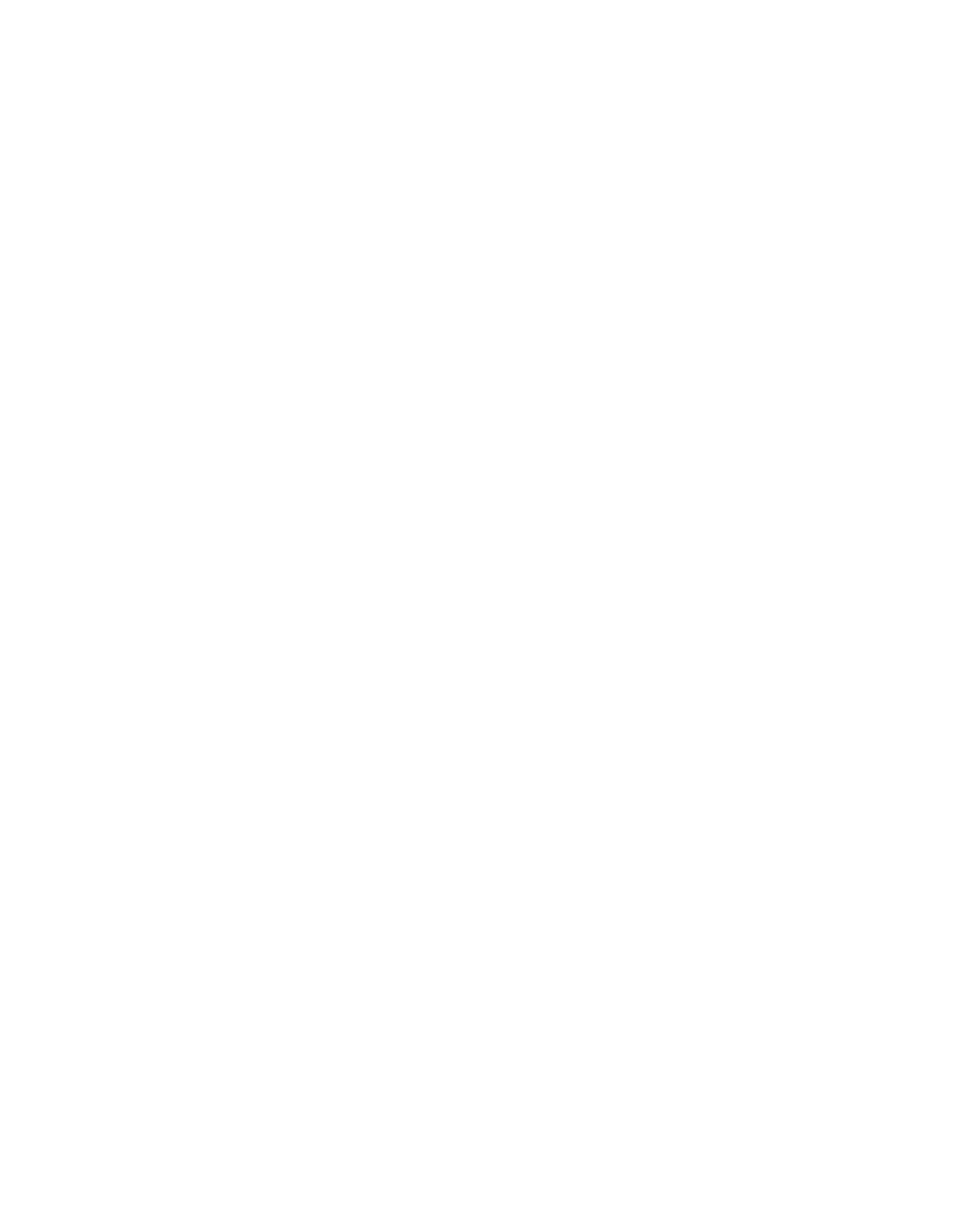### **Who is afraid of consensus? The NPT review process\***

by Jayantha Dhanapala

The failure of the Ninth Review Conference of the Treaty for the Non-Proliferation of Nuclear Weapons (NPT RevCon) in 2015 has led inevitably to some mutual recrimination between the nuclear-weapon states (NWS) and non-nuclear-weapon states (NNWS). Many close observers of the treaty are wondering what is next.

There have been few constructive proposals on how to strengthen the NPT review process to ensure the future viability of this vitally important treaty. The 2015 RevCon failure is in part explained by the overwhelming focus by the United States and its allies on finalizing a nuclear deal with Iran. In contrast to the efforts invested in the successful 2010 NPT Review Conference, the less-focused attention paid to preparing for 2015 could arguably explain the 2015 RevCon failure. The current silence is therefore ominous, as the different groups retreat to their tents to ponder strategies, against the backdrop of an uncertain political future for the United States.

The apparent end of the humanitarian initiative movement<sup>1</sup> and the divided vote<sup>2</sup> at the conclusion of the Open-Ended Working Group on Disarmament—on both of which civil society's hopes had soared—leave realists in favor of nuclear disarmament dispirited and even desperate with an unpredictable US presidential election on November 8 looming large in the background.

Although few proposals for strengthening the treaty have been tabled recently, Robert Einhorn's suggestion—to forgo the pursuit of consensus in favor of a factual conference report—is unhelpful in this regard. By deploring consensus as the barometer of revcon success, Einhorn argues:

*It is not the revcons themselves that operationalize and implement such recommendations, but specialized international bodies such as the International Atomic Energy Agency Board of Governors, the Nuclear Suppliers Group, the 1540 Committee, and the Conference on Disarmament, as well as national policy making and executive authorities.* 

 

<sup>\*</sup> *Who's Afraid of Virginia Woolf?* is a 1962 play by Edward Albee. It examines the breakdown of the marriage of a middle-aged couple, Martha and George, famously portrayed in the film version by Elizabeth Tayor and Richard Burton. My satirical adaptation of the title refers to the bargain between the nuclear-weapon states and the non-nuclear-weapon states, now in its thirty-sixth year, facing great challenges to its decision-making process.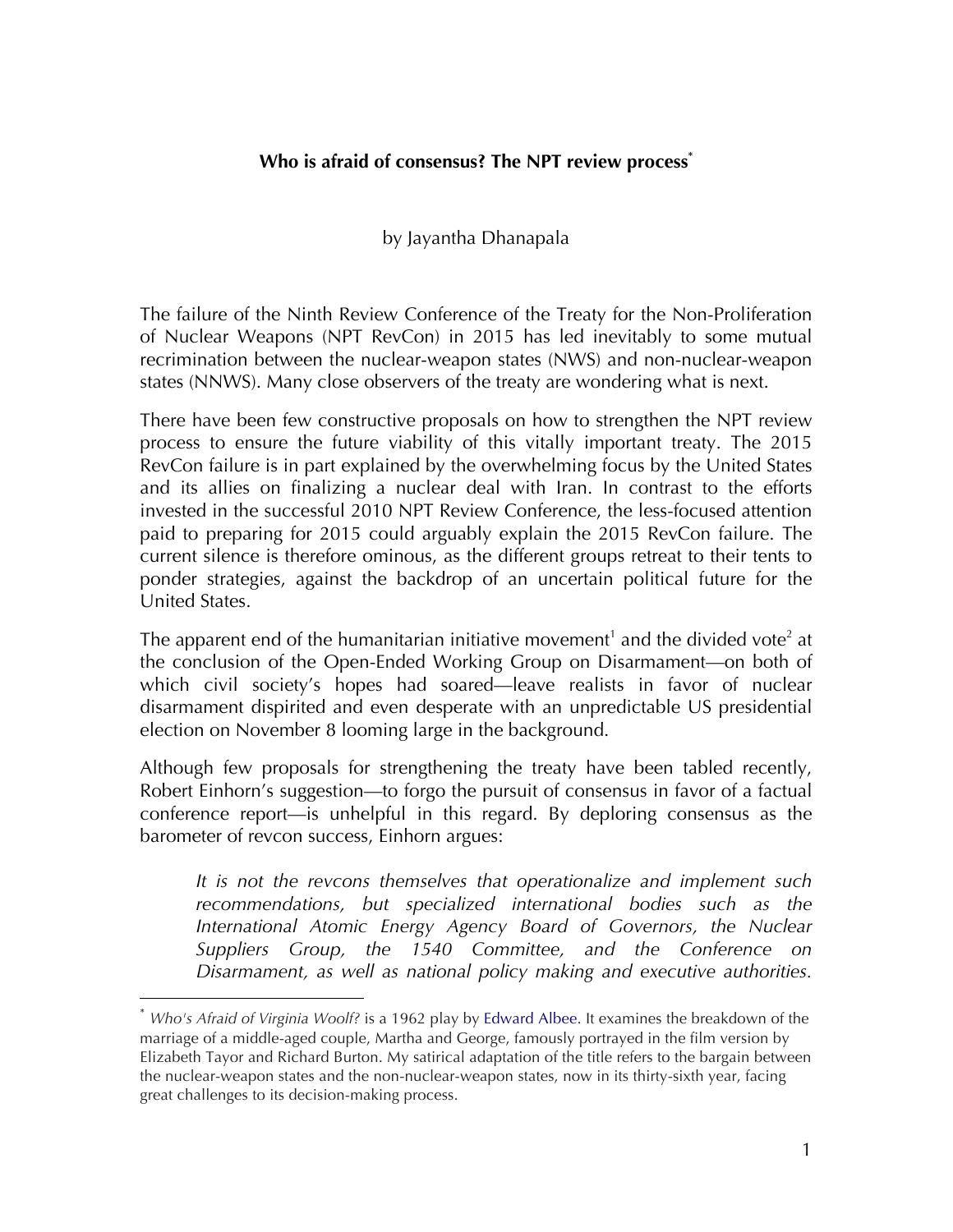*The likelihood of these specialized entities putting revcon recommendations into practice has little to do with whether they were contained in a consensus document.3*

The gap between revcon recommendations and implementation is caused precisely by the lack of political commitment on the part of the NWS, even after recommendations have been adopted by consensus, as is apparent in the weak track record of fulfilling the "Thirteen Steps" of the 2000 Final Document and the 64-point program of the 2010 Document.

What Einhorn prefers is a feel-good report along the lines of the reports of the Geneva-based Conference on Disarmament (CD) noting some delegation said this and other delegations said that, however contradictory the opinions may be. No effort is made to reconcile differences. He also favors a listing of all recommendations tabled at revcons. This in fact is already done in all the preparatory committee reports, which are annexed to the revcon reports with no consequential results. No wonder, then, that the CD has remained unproductive for several years with no pressure even to reconcile differences in their report at the end of each year.

While delegations might prefer to avoid the frustratingly hard diplomatic effort of reaching consensus, the adoption of such a consensus is certainly no guarantee of implementation. We need therefore to look more closely at the purpose of treaty review conferences of which the NPT was a pioneer. Failure to implement agreed decisions can be attributed to a number of factors. The United States, for example, the major NWS, often uses a democratic change of regime—most often a turnover from Democratic Party control to Republican Party—as an occasion to renege on past commitments made in international forums, e.g., UN Law of the Sea (UNCLOS), negotiations on a verification protocol for the Biological Weapons Convention (BWC).

An outstanding example is the 2000 NPT Review Conference's Final Document adopted by consensus. It embodied the famous "Thirteen Steps" on the initiative of the New Agenda Coalition—a transcontinental group of countries favoring early nuclear disarmament, including Brazil, Egypt, Ireland, Mexico, New Zealand, South Africa, and Sweden which provided a set of "practical steps for the systematic and progressive efforts to implement Article VI of the Treaty on the Non-Proliferation of Nuclear Weapons."4 This was achieved during the Bill Clinton administration. At the 2005 Review Conference, the "Thirteen Steps" were disavowed by the George W. Bush administration.

The United States, of course, is not the only country that experiences democratic changes of government. If every new government chooses to reject commitments made under its treaty obligations by its predecessor, chaos will prevail. The law of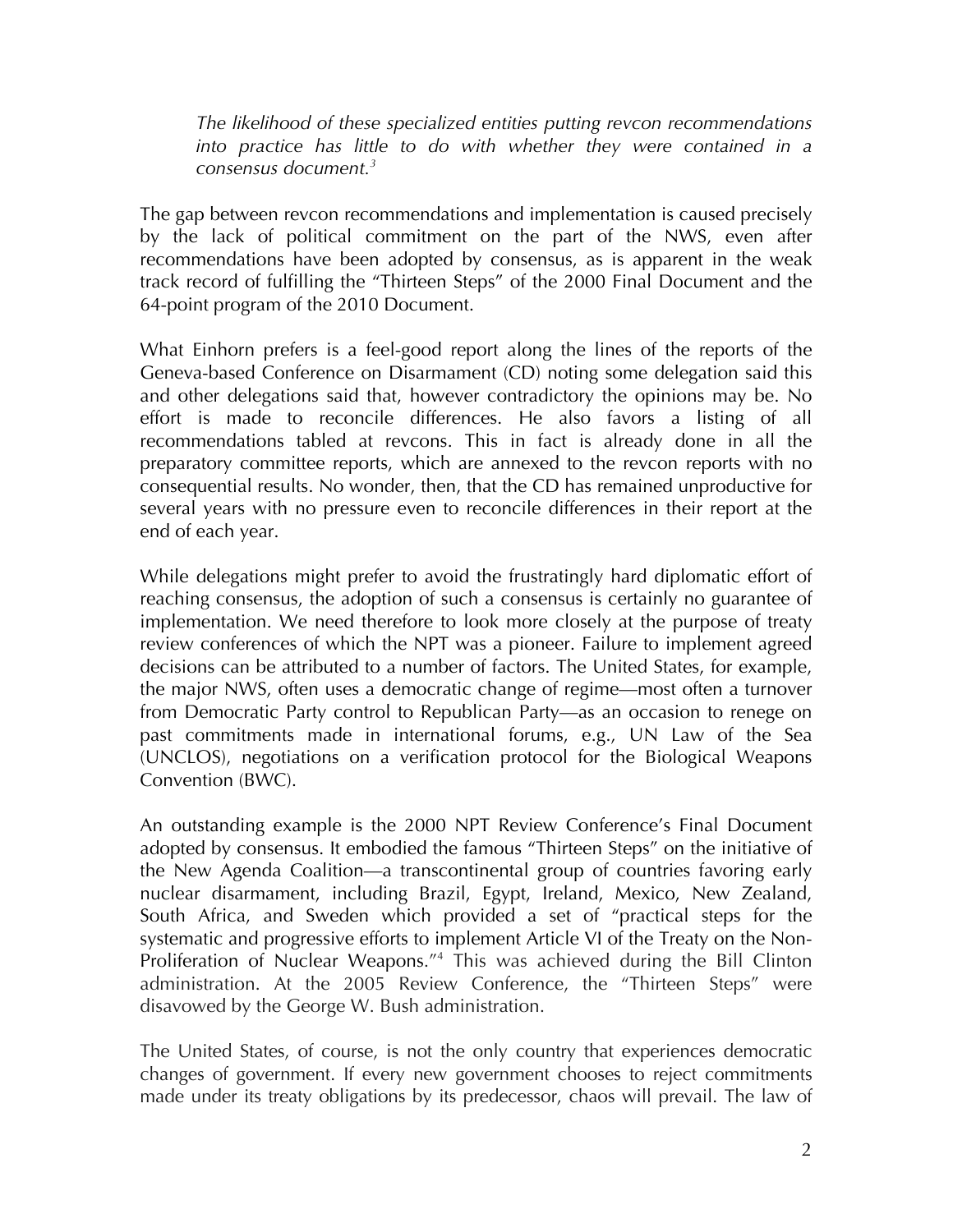succession governing adherence to international treaties in world affairs should apply to commitments made in conferences held within the framework of such treaties and relating to treaty obligations. The Charter of the United Nations states that its purpose as a "centre for harmonizing the actions of nations in the attainment of these common ends."<sup>5</sup> That is equally true of treaties.

Thus NPT review conferences that restate differences among treaty parties without resolving them through the search for consensus would be acting contrary to the interests on global peace and security. Inconsistent policies of the NWS in relation to proliferation by outlier states such as Israel and India are another reason why consensus would be difficult to achieve. Where consensus could be achieved with some effort, such as on North Korea's nuclear weapon program, some NPT parties bury their heads in the sand by maintaining that North Korea's withdrawal procedure did not follow legal guidelines and therefore is not valid.

A refreshing contrast to Einhorn's attempt to abandon consensus building is Steven E. Miller's essay, "Nuclear Collisions: Discord, Reform & the Nuclear Nonproliferation Regime" published by the American Academy of Arts & Sciences.<sup>6</sup> Miller's basic approach is to emphasize that international legal regimes depend on consent and that treaty regimes survive with the assent of member states. He advocates an interests-based approach rather than one based on rights.

### **To Vote or To Strive for Consensus**

The watershed in the history of the NPT is without doubt the Review and Extension Conference of 1995. In the absence of an agreement on the rules of procedure, the painstakingly negotiated package of "Three Decisions and the Resolution on the Middle East" was adopted by consensus. There was no disagreement on consensus as a decision-making tool in that instance because it served the interests of the NWS and their allies.<sup>7</sup>

For that reason, among others, we need to re-examine Decision I ("Strengthening the Review Process for the Treaty"), originally proposed by the South African delegation as one of its conditions for agreeing to the indefinite extension of the NPT, which it had first opposed. A preparatory committee meeting of ten working days in each of the three years prior to review conferences with the optional provision for an additional meeting in the conference year was agreed. The purpose was clearly stated in paragraph 4 of the decision, which makes the discussions substantive and not merely procedural, as the NWS would have preferred. Already the conclusions of preparatory committee meetings are in the form of chairman's reports, adopted on the responsibility of the chairman. Building on this, the report could be adopted by the entire committee, which would fulfill the intention of Decision I by making preparatory committees into stepping stones to the Review Conference.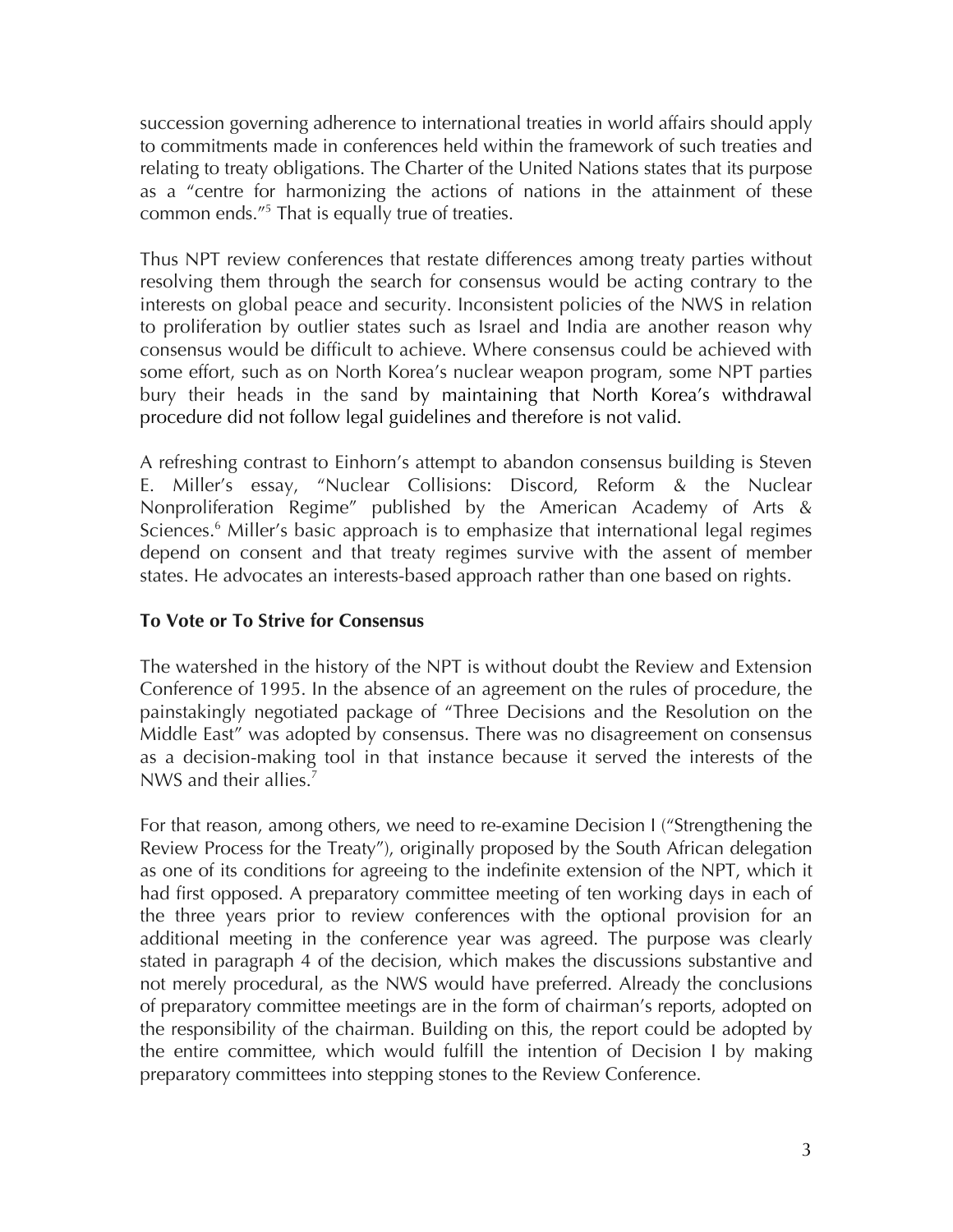Another deviation from Decision I is in the issue-specific subsidiary bodies. Although explicit provision was made for subsidiary bodies to be established within the three Main Committees for the purpose of "focused consideration" of "specific issues relevant to the Treaty," it has become a constant battle for the NNWS to establish such bodies in the preparatory committees and in the main revcon. Finally, Decision 1 declared that revcons should "look forward as well as back" and "identify areas in which, and the means through which, further progress should be sought in the future." These were ambitious goals for the quinquennial review process and must be honored since *pacta sunt servanda*—agreements must be kept—is a fundamental rule in international law.

Rules of procedure exist for the preparatory committee meetings and for revcons. These provide for voting if all efforts at reaching a consensus fail. Rule 28 states:

*1. The task of the Conference being to review, pursuant to paragraph 3 of article VIII of the Treaty, the operation of the Treaty with a view to ensuring that the purposes of the preamble and the provisions of the Treaty are being realized, and thus to strengthen its effectiveness, every effort should be made to reach agreement on substantive matters by means of consensus. There should be no voting on such matters until all efforts to achieve consensus have been exhausted.* 

*2. Decisions on matters of procedure and in elections shall be taken by a majority of representatives present and voting.* 

*3. If, notwithstanding the best efforts of delegates to achieve a consensus, a matter of substance comes up for voting, the President shall defer the vote for forty- eight hours and during this period of deferment shall make every effort, with the assistance of the General Committee, to facilitate the achievement of general agreement, and shall report to the Conference prior to the end of the period.* 

*4. If by the end of the period of deferment the Conference has not reached agreement, voting shall take place and decisions shall be taken by a twothirds majority of the representatives present and voting, provided that such majority shall include at least a majority of the States participating in the Conference.* 

*5. If the question arises whether a matter is one of procedure or of substance, the President of the Conference shall rule on the question. An appeal against this ruling shall immediately be put to the vote and the President's ruling shall stand unless the appeal is approved by a majority of the representatives present and voting.*

It is a tribute to the patient diplomacy of the NNWS, and in particular the Non-Aligned Movement (NAM), that no pressure for actual voting has emerged, although the right exists in the NPT Rules of Procedure. In the United Nations' early days of the 1950s, the United States and the Western alliance had a majority,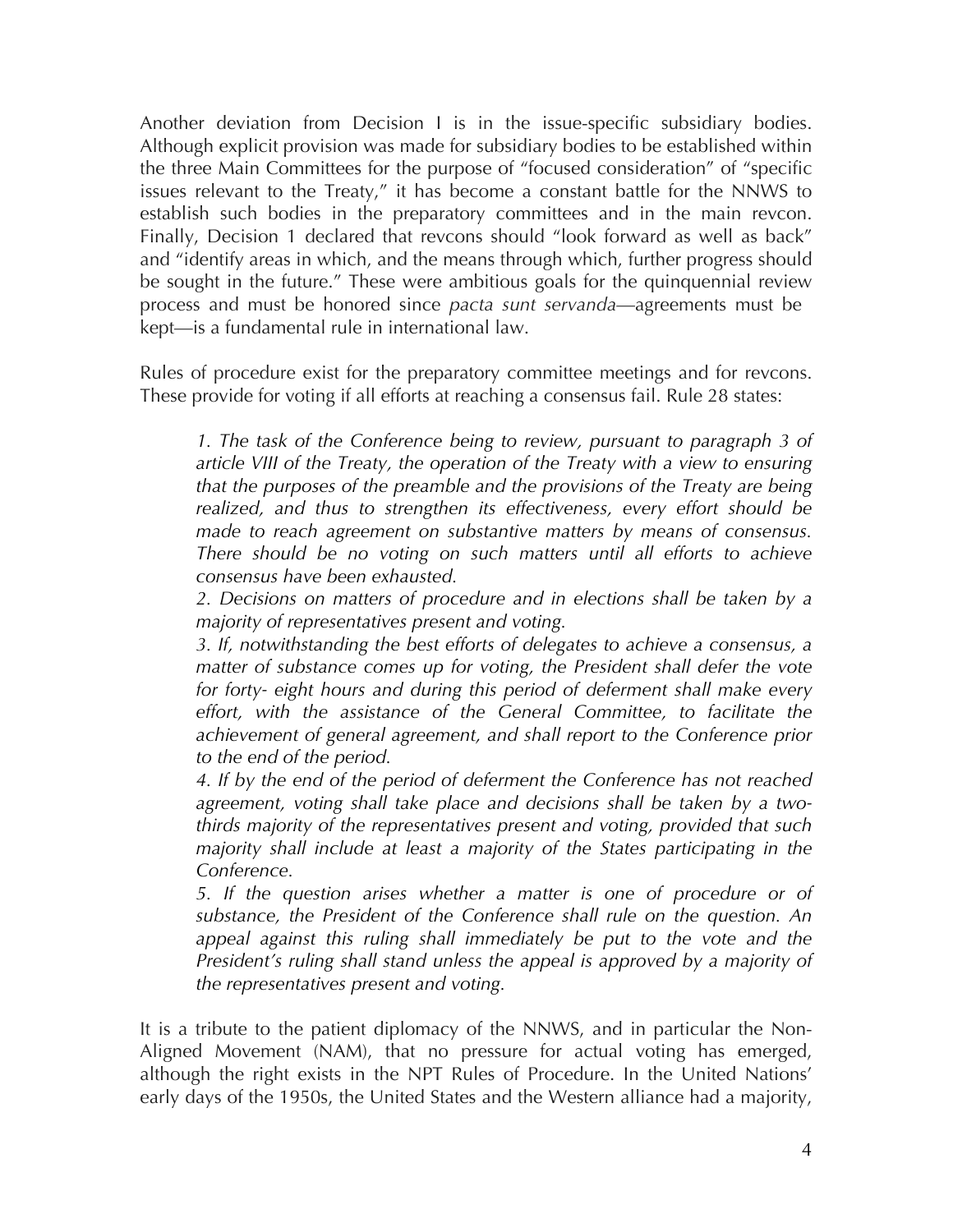and voting was routinely adopted as a form of decision making in the UN General Assembly, as it still is. The tide changed with the influx of newly independent countries from Asia and Africa all joining NAM in the 1960s and '70s and voting *en bloc*. In that situation, the West favored consensus to voting.

Einhorn's represents another undemocratic proposal that would favor the West in multilateral decision making. The NAM has a long history within their procedures for defining consensus as a convergence of views and not a lowest common denominator. It draws on traditions from the countries that comprise NAM. In Asia, for example, *musyawarah* and *mufakat* (deliberation and consensus) are a traditional decision‐making rule in Indonesia, which has often been observed in village meetings.

Nelson Mandela drew from his tribal tradition in South Africa when he said, "Majority rule was a foreign notion. A minority was not to be crushed by a majority.<sup>"8</sup>

Mandela's concepts of leadership were also deeply rooted in the African tribal tradition and the functioning of the chieftaincy where everyone was given a hearing until consensus was reached. Drawing on these political and social traditions in the majority of NAM's 120-member group, it is not surprising that NAM has consensus as its tool for decision making. Indeed, the Cartagena Document on Methodology adopted at the 14<sup>th</sup> NAM Summit in Havana in 2006 stated

*The practice of the Movement has been to make all decisions by consensus. Consensus has enhanced the solidarity and unity of the Movement. This practice should be maintained insofar as it presupposes understanding of and respect for different points of view, including disagreement and implies mutual accommodation on the basis of which agreement can emerge by a sincere process of adjustment among member nations in the true spirit of Non-Alignment.* 

*The concept of consensus that currently exists in NAM should be maintained and the present method of conducting a Non-Aligned Meeting—which allows for broad consultations prior to the meeting and extensive debates in the meetings themselves— should be continued as it contributes to the broadening of the area of agreement and thereby strengthening the unity of the Movement.*

*It is worth noting that consensus, while signifying substantial agreement, does not require or imply unanimity. In this regard, consensus and the methods of promoting it—as enunciated by the Chairman in the 1973 Preparatory Committee of Non-Aligned Countries for the Non-Aligned Summit in Algiers and the relevant decision of the Sixth Summit Conference in Havana in 1979—are still valid.*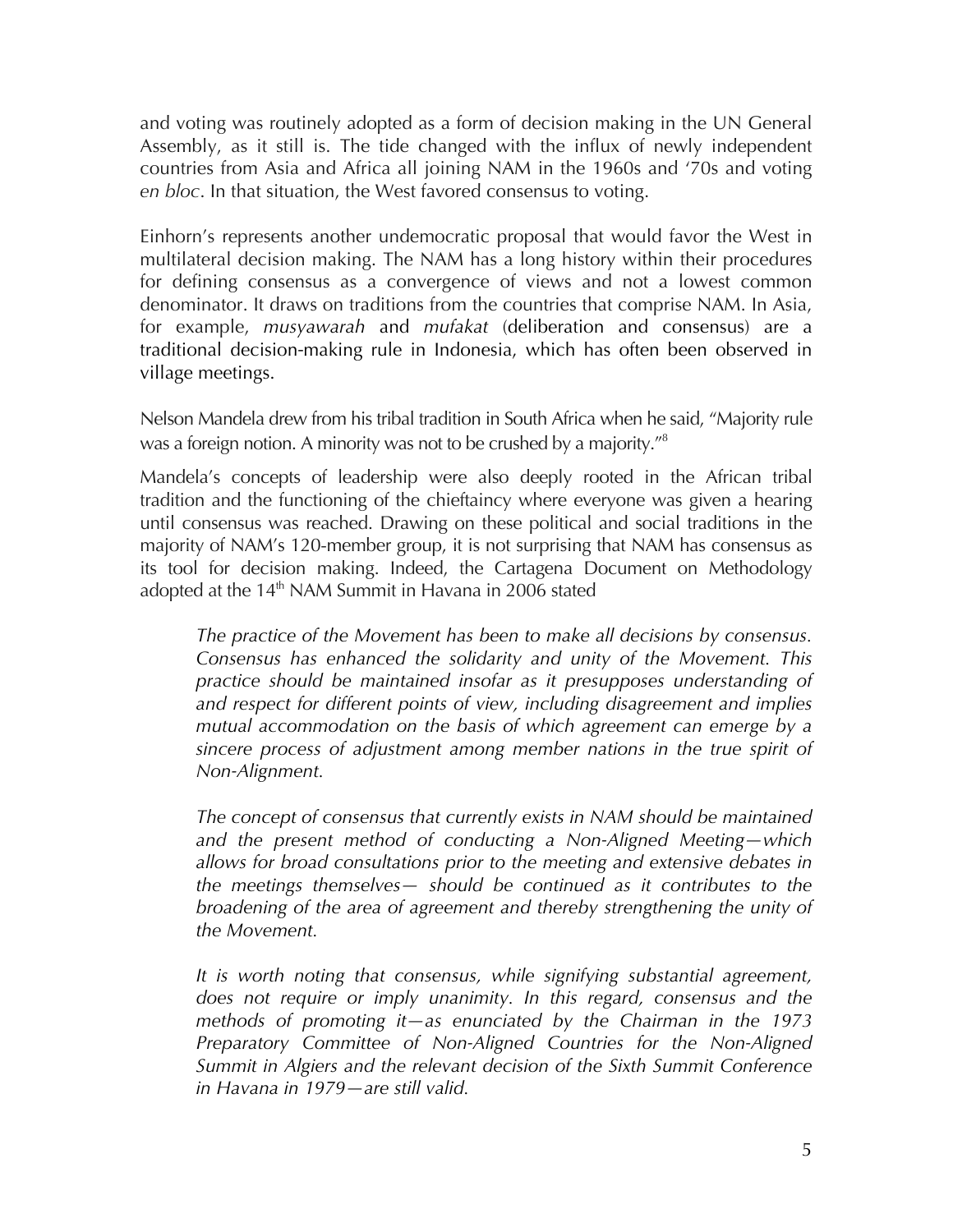*On sensitive issues, particular attention should be paid to openness and the holding of extensive consultations with the broadest possible participation. The Bureau of the Meeting, with its representative capacity, should render its assistance. Reservations should be kept to a minimum. Consensus decisions thus arrived at will be more easily implemented and will enhance the credibility and the effectiveness of the Movement. Every effort should be made so that the positions of the Non-Aligned Countries in different fora are congruous with the positions of the Movement. Member Countries should*  lend full support to the institutions created by consensus decisions of the *Movement.9*

That the NWS and their allies seek now to circumscribe the review process and its decision-making process is a violation of the firm understanding reached in 1995 at the conference over which I was privileged to preside.

### **The Task Before Us**

2016 is a gap year in the traditional review process, with the preparatory committee meetings for the Tenth NPT Review Conference on 2020 beginning in 2017. That respite should be used for wise introspection by all. The NPT review process was deliberately strengthened in 1995 as part of another bargain when the NPT was extended indefinitely. Sadly, there is no evidence that the bargain is being honored. A number of fundamental political issues are close to the surface and we would do well to focus on them rather than propose new ways of drafting revcon final documents. 2017 will be an auspicious year to begin the new NPT review cycle. The world will have a new US president, for better or worse. There will be a new UN secretary-general. And the European Union will have adjusted to the exit of the United Kingdom. Amidst all the challenges that this will entail, a fresh approach to the NPT—given its global importance as the cornerstone of the nuclear nonproliferation regime—will be vitally important.

Tariq Rauf, a seasoned observer of several NPT review conferences, has written:

In sum, the failure of the 2015 NPT Review Conference can be placed on *the inflexibility of many delegations, improper implementation of the strengthened review process and an absence of leadership. Though the Treaty will continue in force, the failure in 2015 is deeply disappointing as it represents a wasted opportunity to advance the objectives and goals of the NPT, which is universally regarded as the cornerstone of the global nuclear non-proliferation and nuclear disarmament regime.*

*This failure means that the agreed '64 actions' of the 2010 NPT Review "been lost to agree on ways and means of strengthening the NPT regime.*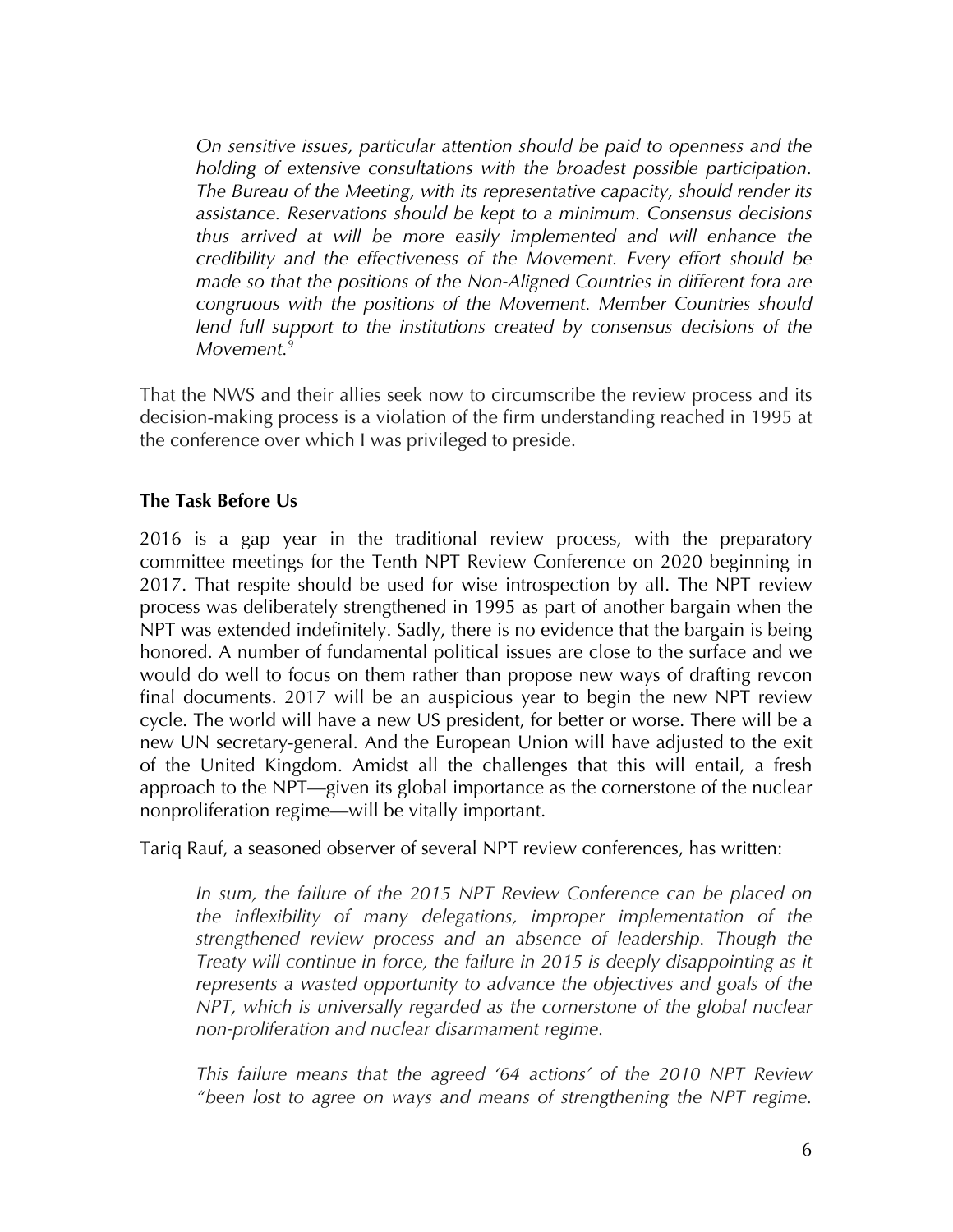*While the NPT will survive, the credibility of the regime has been severely damaged by the inflexibility of states parties and dangerous new tendencies and developments are on the rise. These include an unchecked resurgence in the saliency of nuclear weapons in European security, setbacks for reducing and eliminating nuclear weapons, increasing discord both between and amongst the NNWS and NWS, deteriorating confidence in the NPT by the Arab states parties, and an overall loss of credibility in the nuclear disarmament pillar of the NPT.10*

We must thus sift through the debris of the 2015 NPT Review Conference to analyze how we can do better. I have three concluding observations about this event.

### *Whither Article VI?*

First, what do we do about Article VI? That crucial disarmament article of the NPT imposes the only disarmament obligation on the five nuclear-weapon possessing state parties to get rid of their weapons which, twenty years ago, the 1996 Advisory Opinion of the International Court of Justice amplified and endorsed. President Obama's nebulous nuclear-weapon-free world promised in his Prague speech of April 2009 is nowhere near fulfillment, with only one modest nuclear disarmament treaty with the Russians—the 2010 New Strategic Arms Reduction Treaty—and four nuclear security summits as achievements.

Speculation is rife in the United States that President Obama will take executive action in his final months in office to have the UN Security Council adopt a resolution under Chapter VII to convert the *de facto* moratorium on nuclear weapon testing into a *de jure* ban, thus circumventing the need for ratification of the Comprehensive Nuclear-Test-Ban Treaty (CTBT) for the treaty to enter into force. In the United States, that will be controversial, since the Republicandominated Senate will see the move as circumventing the Senate's constitutional duty. It is therefore best if this UN Security Council resolution was an exceptional parallel process, letting the CTBT entry-into-force happen according to treaty provisions—ratification by the requisite forty-four states. The resolution's value would be that the nuclear-weapon test-ban would be much stronger under international law than a moratorium and would apply to more than North Korea.

Another likely rumored step is the declaration of a "no-first-use" policy on nuclear weapons, which would be a radical change of nuclear doctrine as formulated in the 2010 Nuclear Posture Review. In it, the United States asserts that nuclear weapons would not be used against NNWS in good standing with the NPT. The Obama administration resisted efforts to go the extra mile and to foreswear first use of nuclear weapons. Now, Obama is reportedly ready to do that despite alarmist cries from sections of the Pentagon, his own cabinet, and some Pacific allies like Japan.<sup>11</sup> It is the only legacy that will be consistent with his Prague 2009 speech and the vision of a nuclear-weapon-free world. As the Asian Pacific Leaders Network states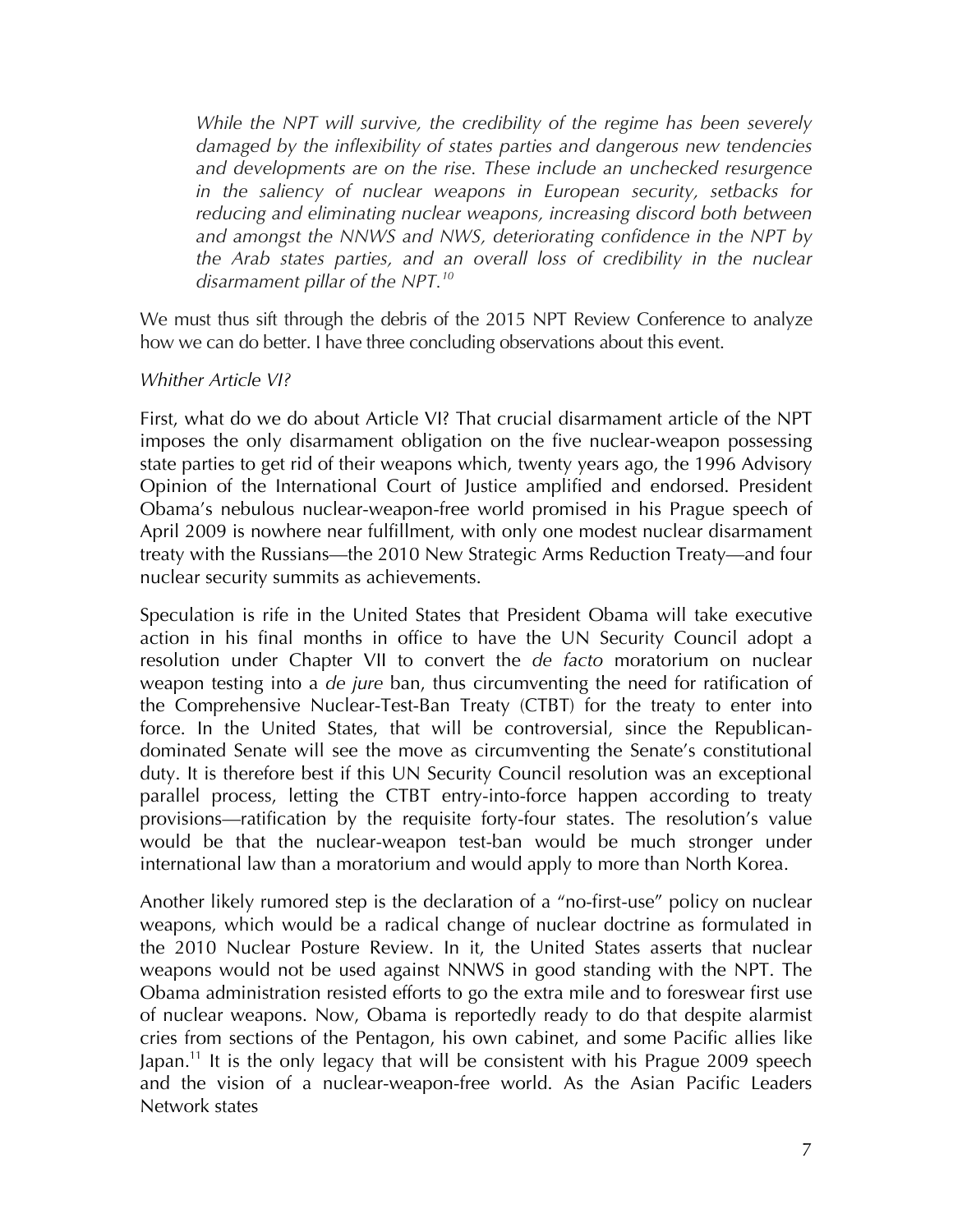*No First Use policy would have both symbolic value and significant practical implications. Its potential benefits greatly exceed possible downsides. It would encourage a shift away from high-risk doctrines and weapons deployments. A NFU policy would avoid the need for forward deployment, launch-on-warning postures, and pre-delegation of authority to battlefield commanders, significantly dampening the prospects of accidental and unauthorized use. It would also speak to the world's growing humanitarian concerns on nuclear weapons.*

*If adopted by all nuclear armed states, the policy could become the centrepiece of a global nuclear restraint regime, strengthen strategic stability, mute crisis instability, solidify the boundary between nuclear and conventional weapons, and further entrench the norm against the use of nuclear weapons12*

The question remains whether US hawks will allow this major change. If implemented, it would relieve some pressure on the NWS within the NPT. However, another contradiction remains, involving the US nuclear modernization program. As a *New York Times* editorial stated:

*The Air Force has formally begun the process of asking defense contractors to submit proposals for a new long-range cruise missile and a new landbased intercontinental ballistic missile. These two weapons, capable of carrying nuclear payloads, will cost billions of dollars. The first is unnecessary; the second, debatable. The invitations are ostensibly aimed at modernizing the nation's nuclear arsenal. The weapons' dubious value aside, the requests also seem to contradict President Obama's 2009 promise to change American nuclear policy in ways that would make the nation safer by reducing threats from the world's most lethal weapons.13*

All NWS are pursuing modernization at huge costs. Whether the proposed changes in US nuclear policy will be followed up by Obama's successor is, of course, unpredictable.

CTBT ratification by the eight remaining states—six (if we include North Korea) of which are party to the NPT—would also be a confidence-building measure for the NPT state parties. This will depend to a large extent on the political complexion of the US Senate after the November elections this year. Even better would be finding a compromise on current US-Russia disagreements over Crimea, Ukraine, and NATO deployments like the missile defense system located on Russia's borders, which could help make possible negotiations on a fresh nuclear arms reduction treaty between the United States and Russia.

### *Serious efforts in the Middle East*

The second observation is one of the main causes of failure at the 2015 Review Conference: the bad-faith neglect of the 1995 Resolution on Middle East, over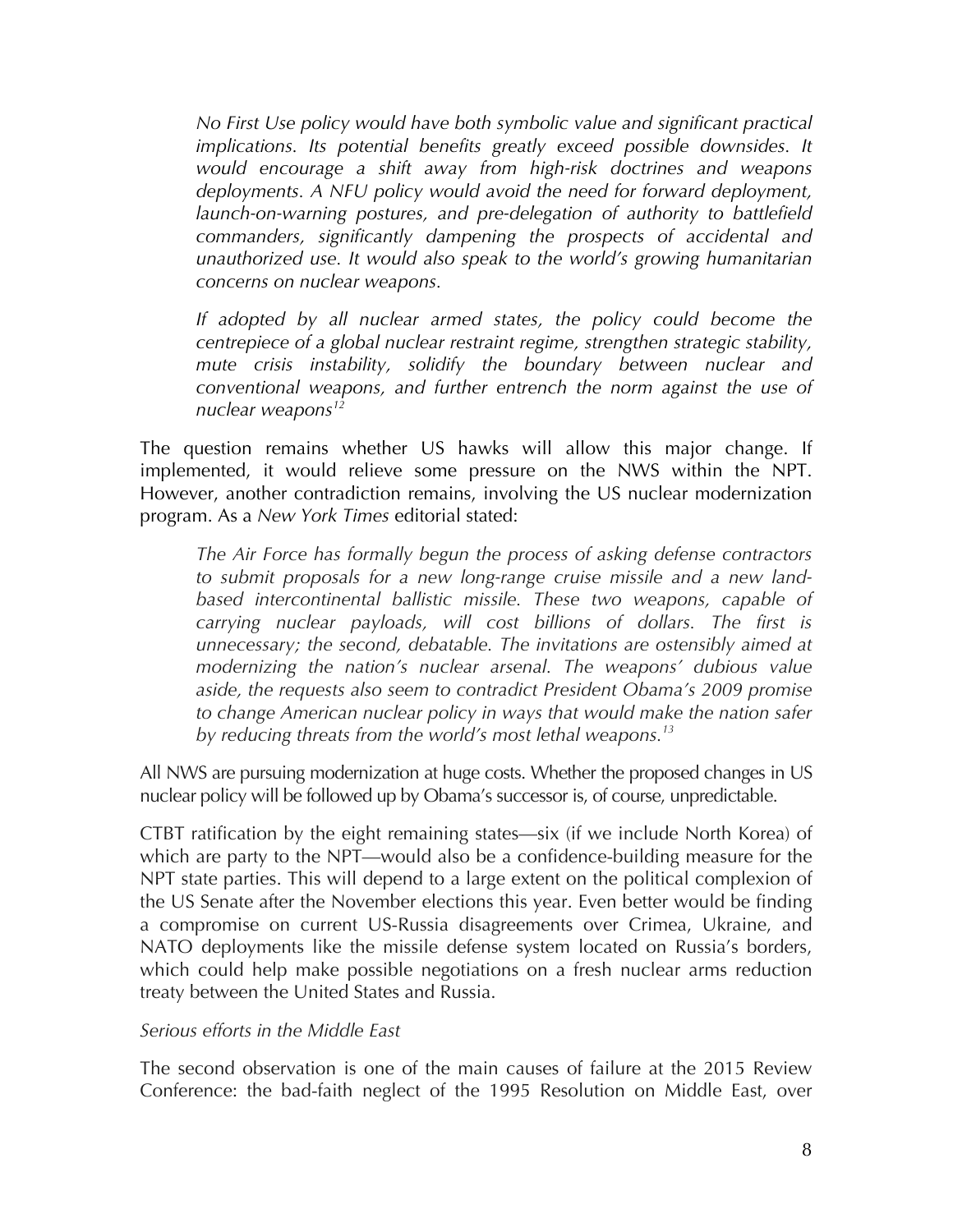which there was an agreement in 2010. No one seriously expected the Conference on the Middle East Weapons of Mass Destruction Free Zone (MEWMDFZ) to have been concluded by 2015, but a *bona fide* start could have been made, instead of a unilateral announcement by the United States aborting it without the association of either of the other depository states of the NPT nor the UN Secretary-General, despite the 2010 RevCon vesting them with this task.

It is well known that an important driving force in the negotiations for the JCPOA was the European Union and, in particular, Frederica Morgherini, High Representative of the EU for Foreign Affairs and Security Policy Federica Mogherini, who was dedicated to pursuing the negotiations to their successful conclusion. The 2020 Review Conference can be preceded by an initiative of the European Union to resume MEWMDFZ negotiations with the European Union as the principal negotiator, replacing the Finnish diplomat Jaakko Laajava whose mandate has expired, an idea proposed by Pierre Goldschmidt of the Carnegie Endowment for Peace:

*As a first step in the right direction, the EU should play a constructive role by actively promoting the establishment of a nuclear-test-free zone in the*  region. The failure of the 2015 NPT Review Conference to produce a final *document, although disappointing, was not a surprise. As Andrey Baklitskiy has observed, "The issue of the creation of a zone free of weapons of mass destruction (WMD) in the Middle East" was "the straw that broke the camel's back in 2015.* 

*It is encouraging that the executive secretary of the Preparatory Commission for the Comprehensive Nuclear-Test-Ban Treaty Organization, Lassina Zerbo, said in January 2016 that having Iran and Israel ratify the CTBT together would "certainly" lead to ratification by Egypt, which would in turn help lead to a nuclear-test-free zone in the Middle East. The EU is therefore in a good position to use its diplomatic skills to promote the establishment of such a zone in the Middle East.*

The EU initiative could be announced at the first preparatory committee meeting in 2017, in a year when, significantly, we will have new US political leadership, a post-Brexit Europe and a Middle East exhausted by the several wars that have benighted this region. Such an initiative must be welcomed.

### *Nonproliferation erosion*

Lastly, the NWS have failed to sufficiently realize how disastrously their opportunistic behavior has eroded the nonproliferation pillar. Quite apart from the historical record of how Israel, India, and Pakistan got their nuclear weapon capability, there are the more recent exceptions made for the 2006 Indo-US nuclear co-operation agreement and the attempts in 2016 to smuggle India into the Nuclear Suppliers Group. Again, Tariq Rauff in SIPRI states,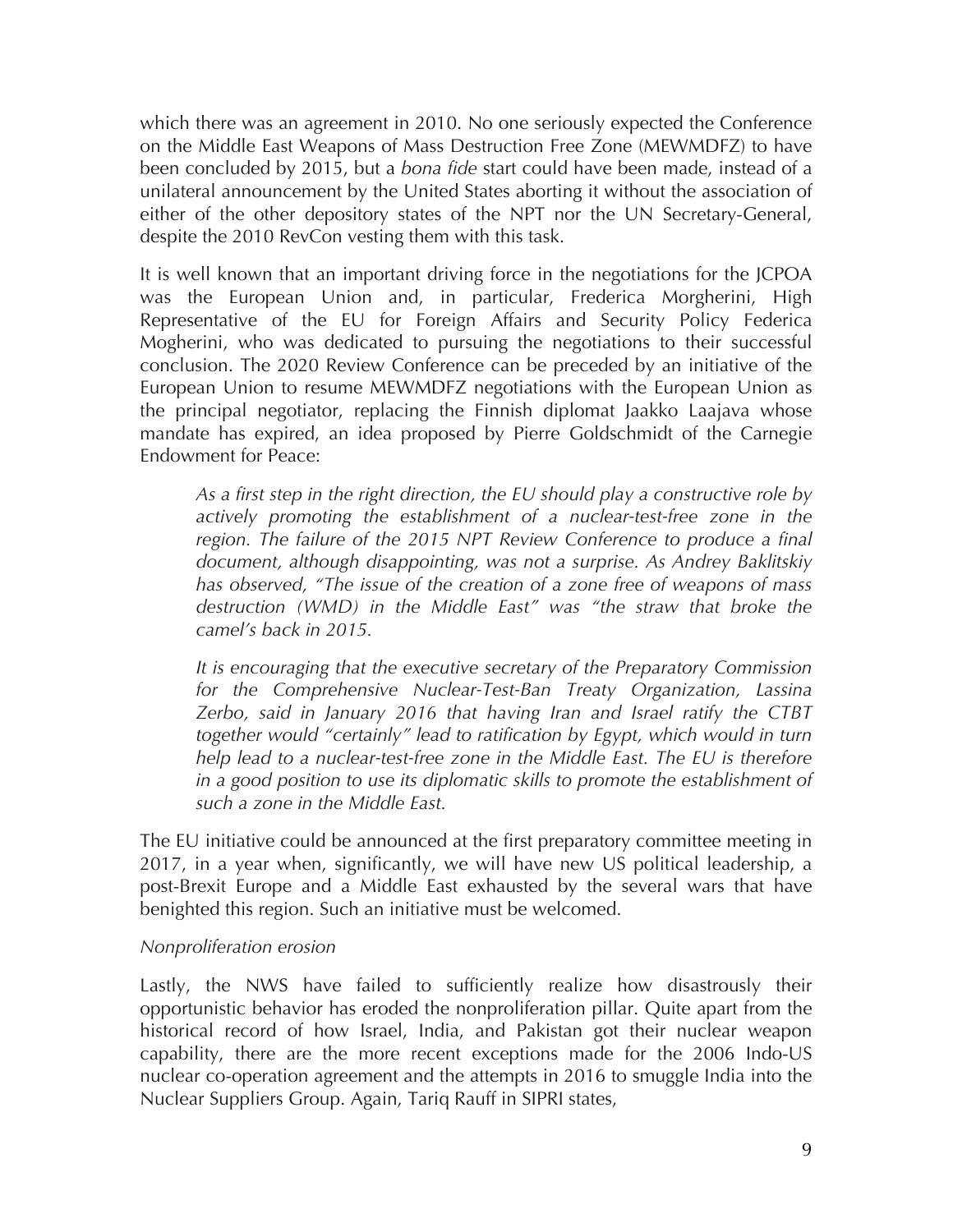*There also is the rise of a disturbing tendency: of non-parties to the Treaty being given preferential treatment and protection at the expense of states parties, especially by some depositary states. Examples include the 2005 US-India nuclear cooperation agreement and the so-called exemption in 2008 by the Nuclear Suppliers Group, as well as the preferential treatment for Israel both in the NPT and the IAEA contexts. Rhetorical calls for NPT universality are then left with no effective follow-up.14*

### **Conclusion**

There are, of course, many other reforms to the NPT review process that can be proposed credibly but the change in the practice of decision making from consensus to factual conference report writing is not among them. Both nuclear disarmament and nonproliferation share a common goal: universal acceptance. In this sense, side-stepping consensus is simply not a viable option.

*Jayantha Dhanapala is a former UN under-secretary-general for disarmament; a former Sri Lankan ambassador to the United States and the UN Offices in Geneva and Vienna; president of the 1995 NPT Review and Extension Conference and current president of the Noble Peace Prize-winning Pugwash Conferences on Science & World Affairs. The views expressed are his own.*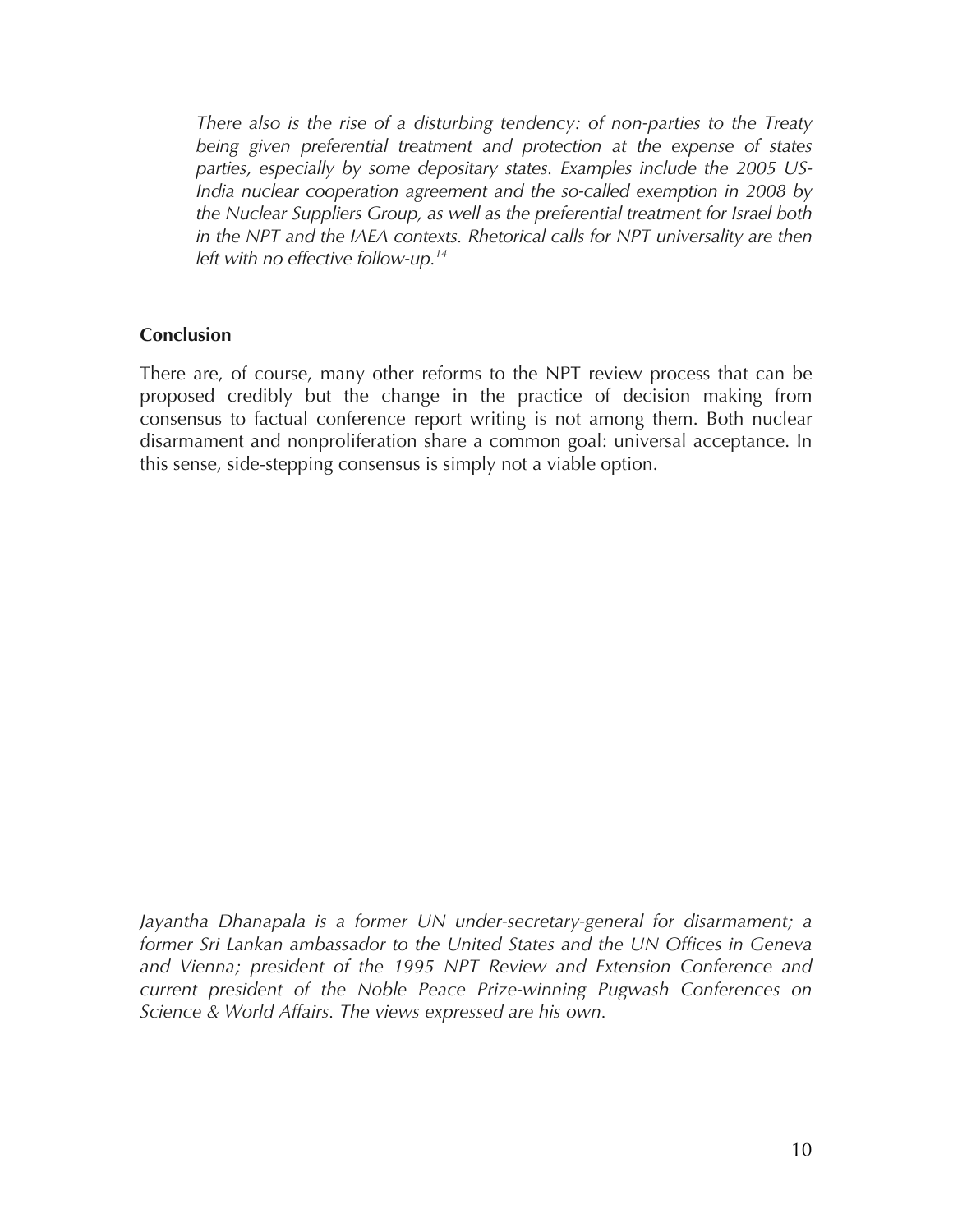### **NOTES**

 

<sup>1</sup> Following the conferences in Norway (2013), Mexico (2014), and Austria (2014), no additional country has volunteered to host further gatherings on the subject.

 $2$  "A majority of states expressed support for the commencement of negotiations in the General Assembly in 2017, open to all states, international organizations, and civil society, on a legally binding instrument to prohibit nuclear weapons, leading toward their total elimination, which would establish general prohibitions and obligations as well as political commitment to achieve and maintain a nuclear-weapon-free world. Representatives of civil society supported this view." (Voting 68-22-9) <http://reachingcriticalwill.org/images/documents/Disarmamentfora/OEWG/2016/Documents/A-AC.286-CRP.3.pdf>.

<sup>3</sup> Robert Einhorn, "The NPT Review Process: Time to Try Something New," James Martin Center for Nonproliferation Studies, April 12, 2016, <www.nonproliferation.org/wpcontent/uploads/2016/04/the-npt-review-process-time-to-try-something-new.pdf>.

<sup>4</sup> Sweden and Slovenia were also founding members that subsequently left the New Agenda Coalition. See "New Agenda Coalition," Nuclear Threat Initiative, April 11, 2016, <www.nti.org/learn/treaties-and-regimes/new-agenda-coalition/>.

<sup>5</sup> Charter of the United Nations, June 26, 1945, Article I, paragraph 4.

 $6$  Steven E. Miller, "Nuclear Collisions: Discord, Reform & the Nuclear Nonproliferation Regime," American Academy of Arts & Sciences, April 2012, <http://belfercenter.ksg.harvard.edu/publication/21875/nuclear\_collisions.html>.

<sup>7</sup> See Jayantha Dhanapala and Randy Rydell, *Multilateral Diplomacy and the NPT*, (Geneva: UNIDIR/SIPRI, 2005).

<sup>8</sup> Nelson Mandela, *Long Walk to Freedom: The Autobiography of Nelson Mandela* (Boston: Back Bay Books, 1995).

<sup>9</sup> 14<sup>th</sup> Summit Conference of Heads of State or Government of the Non-Aligned Movement, (NAM 2006/Doc.6/Rev.2/Corr.1), Havana, Cuba, September 11-16, 2006, <www.mea.gov.in/Images/pdf/Documentmethodology1.pdf>.

 $10$  Tariq Rauf, "The 2015 NPT Review Conference: setting the record straight," Stockholm International Peace Research Institute, June 24, 2015, <www.sipri.org/media/newsletter/essay/june-15-NPT>.

<sup>11</sup> Secretary of State John Kerry, Secretary of Defense Ash Carter, and Secretary of Energy Ernst Moniz also oppose a no-first-use protocol. See Paul Sonne, Gordon Lubold, and Carol E. Lee, "'No First Use' Nuclear Policy Proposal Assailed by U.S. Cabinet Officials, Allies," *Wall Street Journal*, August 12, 2016, <www.wsj.com/articles/no-first-use-nuclear-policyproposal-assailed-by-u-scabinet-officials-allies-1471042014>.

<sup>12</sup> "APLN No First Use Statement 2016," August 16, 2016, <www.apln.org/statements/statements\_view/APLN\_No\_First\_Use\_Statement\_2016>.

<sup>13</sup> Editorial Board, "A Nuclear Legacy Within Reach," *New York Times*, August 7, 2016, <www.nytimes.com/2016/08/08/opinion/a-nuclear-legacy-within-reach.html?\_r=0>.

<sup>14</sup> Rauf, "The 2015 NPT Review Conference."